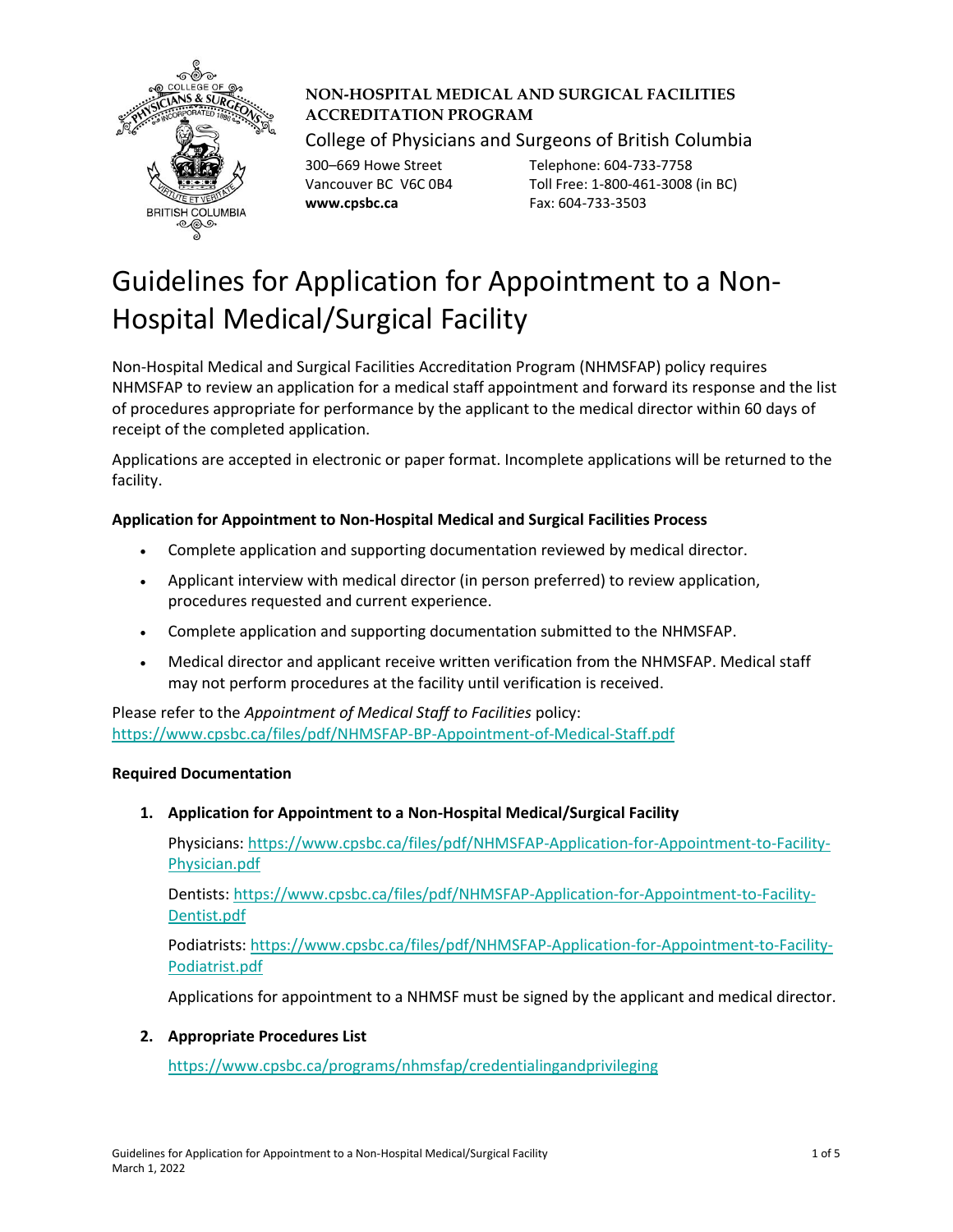The appropriate procedures list must be completed indicating only the procedures requested to be performed at the facility and signed by the applicant. The list must be reviewed with the applicant and the medical director must confirm the applicant's current experience in practice and that procedures selected are appropriate for the facility.

Medical directors must follow the BC MQI privileging dictionaries to ensure physician procedure requests meet specialty privileging and current experience requirements.

BC MQI provincial privileging dictionaries can be downloaded from the BC MQI website: <http://bcmqi.ca/privileging-dictionaries/>

Please contact the NHMSFAP directly for any procedure requests that are not listed on the NHMSFAP appropriate procedure lists prior to submitting the application as additional information may be required.

For any procedure or surgical service that is not currently being performed at the facility the medical director must contact the NHMSFAP directly prior to submitting the application as additional information may be required.

## **3. Certificate of Professional Conduct**

## <https://www.cpsbc.ca/files/pdf/Registration-Consent-for-CPC.pdf>

Physicians and podiatric surgeons must request a Certificate of Professional Conduct from the registration department of the College of Physicians and Surgeons of BC and submit it to the medical director with the application package. The fee will be waived for initial applications to a NHMSF.

Dentists must request a Letter of Standing from the College of Dental Surgeons of BC and submit it to the medical director with the application package (fees may apply).

Documents are valid for 90 days and must be current upon receipt at the College.

### **4. Hospital letter**

A letter must be submitted for all physicians who hold current hospital privileges. The letter must specify the physician's specialty, type of privileges held (e.g. active, provisional, locum) and that the physician is in good standing.

Note: For physicians who hold locum privileges, a full description of those privileges must be provided, including the type and number of procedures performed in the past three years.

If a physician making application holds active privileges at more than one hospital, the letter must come from the hospital where the physician performs the broadest scope and highest volume of procedures.

Hospital letters must be on health authority or hospital letterhead and are valid for 90 days from the date signed. Hospital letters must be current upon receipt at the College.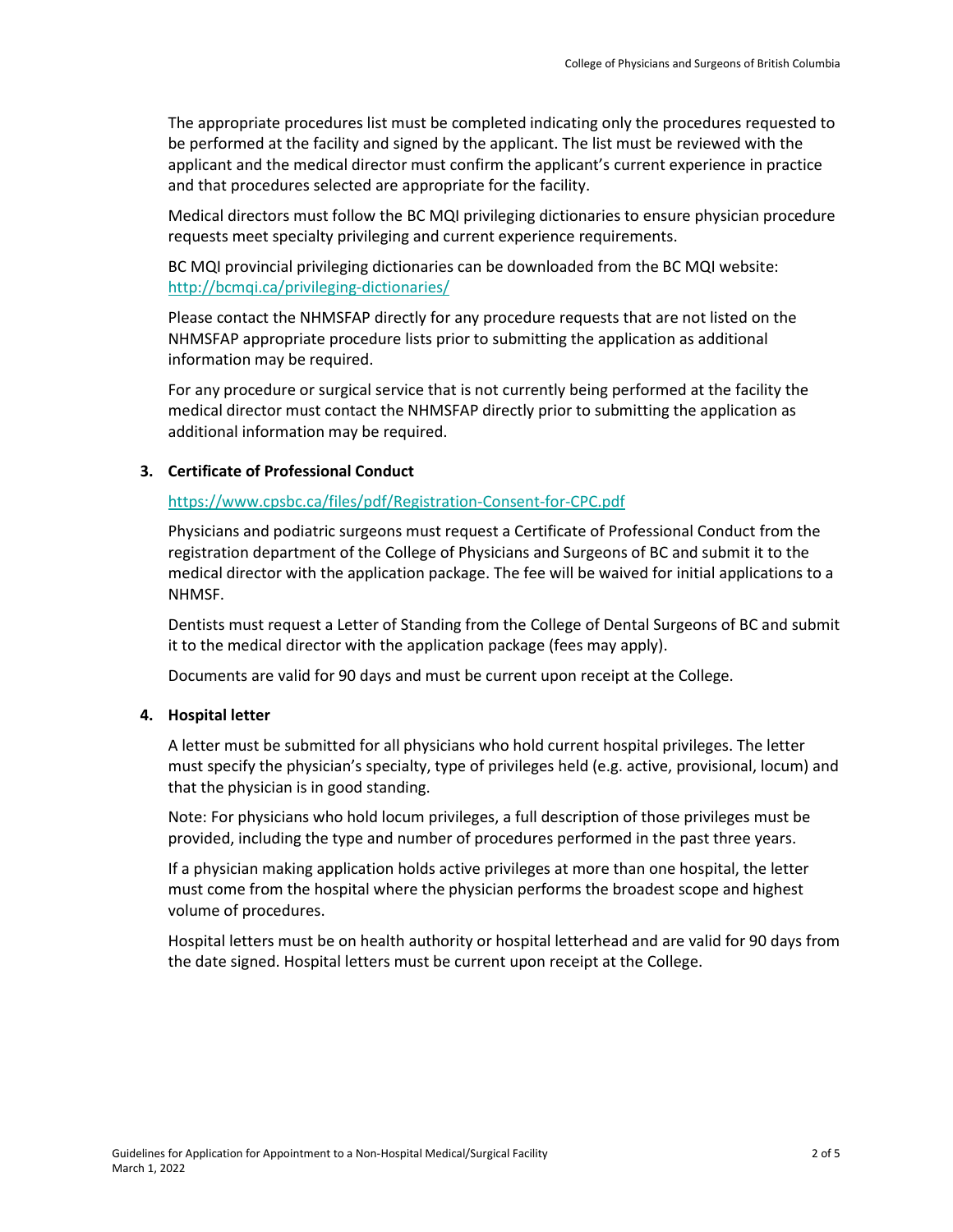### **5. Registrant Designate form**

#### <https://www.cpsbc.ca/files/pdf/NHMSFAP-Registrant-Designate-Form.pdf>

Physicians who do not hold current health authority privileges must have a designate to ensure continuity of care.

See the following policies for requirements and exemptions:

- <https://www.cpsbc.ca/files/pdf/NHMSFAP-BP-Registrant-Designate.pdf>
- <https://www.cpsbc.ca/files/pdf/NHMSFAP-BP-Requirement-for-Continuity-of-Care.pdf>

### **6. Curriculum vitae (CV)**

Applicants who do not hold current health authority privileges must provide a current CV that outlines:

- **Education** 
	- o Post-secondary professional education (institution(s), date(s), degree(s))
	- o Internship, residencies, clinical, teaching, or research fellowships
	- o Specialist qualifications/fellowship/certification by appropriate bodies
	- o Other graduate education
- **Experience** 
	- o Clinical experience
	- o Hospital appointments and professional associations
	- o Teaching, research, public health, administration experience
	- o Other experience (special interests, community involvement, etc.)
- Publications

### **7. References (two)**

<https://www.cpsbc.ca/files/pdf/NHMSFAP-Reference-for-Applicants-for-Privileges.pdf>

One reference from each of the following is required:

- i. **Head of hospital department or division/senior medical administrator/program director** with accountability for monitoring the quality of medical care provided by the applicant
- ii. **Medical colleague** that has observed the applicant's clinical skills related to the requested privileges

References must have current knowledge of the applicant and their practice.

References are valid for 90 days from the date signed by the referee and must be current upon receipt at the College.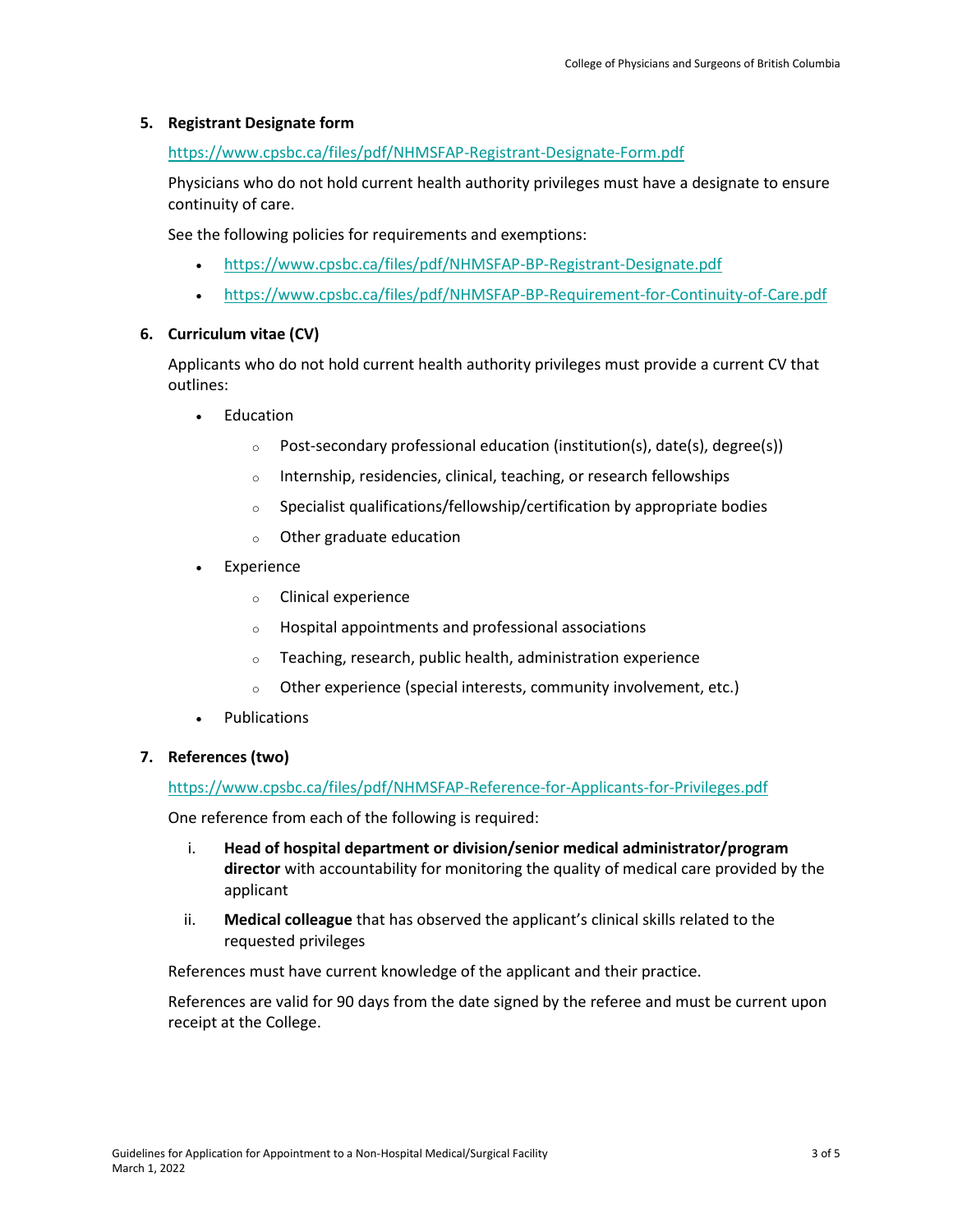### **8. Basic life support certification (for health-care providers)**

#### <https://www.cpsbc.ca/files/pdf/NHMSFAP-AS-Human-Resources.pdf>

<https://www.cpsbc.ca/files/pdf/NHMSFAP-P-Emergency-Training-Requirements.pdf>

A copy of current basic life support (BLS) certification or recertification must be included with the application. Online courses without a hands-on component are not accepted. BLS certification is valid for two years from date of issuance.

Note: Anesthesiologists with current hospital practice are exempt from BLS requirements.

#### **9. Advanced cardiac life support certification (if applicable)**

<https://www.cpsbc.ca/files/pdf/NHMSFAP-AS-Human-Resources.pdf>

<https://www.cpsbc.ca/files/pdf/NHMSFAP-P-Emergency-Training-Requirements.pdf>

A copy of current advanced cardiac life support (ACLS) certification or recertification must be included with the application. Online courses without a hands-on component are not accepted. ACLS certification must be renewed every two years.

Current ACLS certification is required for:

- All physicians requesting to administer or monitor patients receiving IV procedural sedation when an anesthesiologist is not present for the case
- Anesthesiologists who have not regularly practiced anesthesia in a hospital setting within three years

#### **10. Difficult airway management course (if applicable)**

#### <https://www.cpsbc.ca/files/pdf/NHMSFAP-P-Emergency-Training-Requirements.pdf>

A current difficult airway management course is required for anesthesiologists who have not regularly practiced anesthesia in a hospital setting within three years. Difficult airway management courses must be renewed every 3 years.

#### **11. Other skills and training documentation relevant to the requested procedures**

E.g. PALS, radiation safety, laser certification.